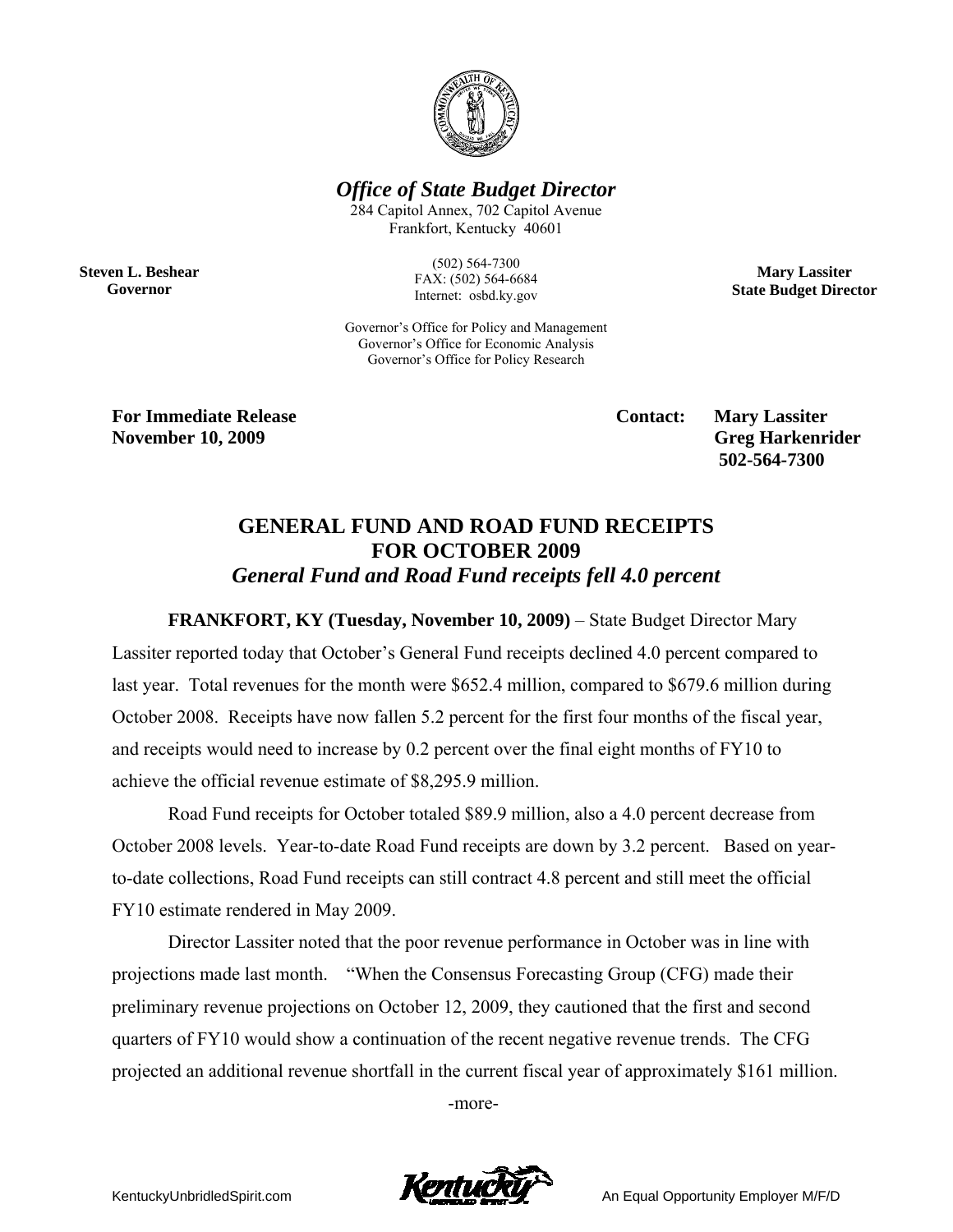While this estimate is unofficial at this time, we are very concerned about the ability of revenues to meet budgeted levels. The Beshear Administration remains committed to tight fiscal management as the Commonwealth endures what we hope is the tail end of this persistent economic downturn."

Among the major accounts,

- Corporation income tax receipts fell by 81.9 percent in October and are down by 43.7 percent year-to-date, albeit on a small base. Timing of refunds can greatly influence growth rates in months where corporate income tax payments are not typically due.
- Individual income tax collections fell 9.5 percent and are now down 7.7 percent for the first four months of FY10.
- Sales and use tax receipts were down 4.3 percent in October and stand 6.8 percent below levels seen during the same period in FY09.
- Property tax collections were off 7.8 percent largely due to timing, and are down 6.3 percent year-to-date. Large swings in property tax revenues are typical in the fall months.
- Cigarette tax receipts grew 53.0 percent due to the rate increase that went into effect in April 2009, and are up 72.3 percent for the first four months of the fiscal year.
- Coal severance tax receipts fell 14.0 percent in a continuation of the current trend of moderating energy prices, and are down 9.5 percent year-to-date.
- Lottery revenues were up 3.2 percent for the month and 2.6 percent for the year, on track with predicted amounts.

Road Fund receipts also fell 4.0 percent in October as very modest 0.8 percent growth in the motor fuels accounts were overwhelmed by a sharp 20.2 percent decline in motor vehicle usage taxes. Motor fuels taxes have rebounded nicely in the first four months of FY10, climbing 2.2 percent. Director Lassiter noted that the October Road Fund performance was also consistent with the recent predictions of the CFG. "The most recent projections of the CFG called for Road Fund receipts to improve compared to the official projections by approximately \$31.4 million as receipts accelerate in the second half of the fiscal year. October receipts were projected to show declines much in line with the actual receipts".

Among the accounts, the major source of volatility in the Road Fund is attributable to the motor vehicle usage tax. Programs like "Cash for Clunkers" served to change the normal monthly purchasing patterns for consumers, making larger month-to-month fluctuations. Despite the programs to spur vehicle sales, year-to-date motor vehicle usage taxes are down 9.6 percent compared to last year.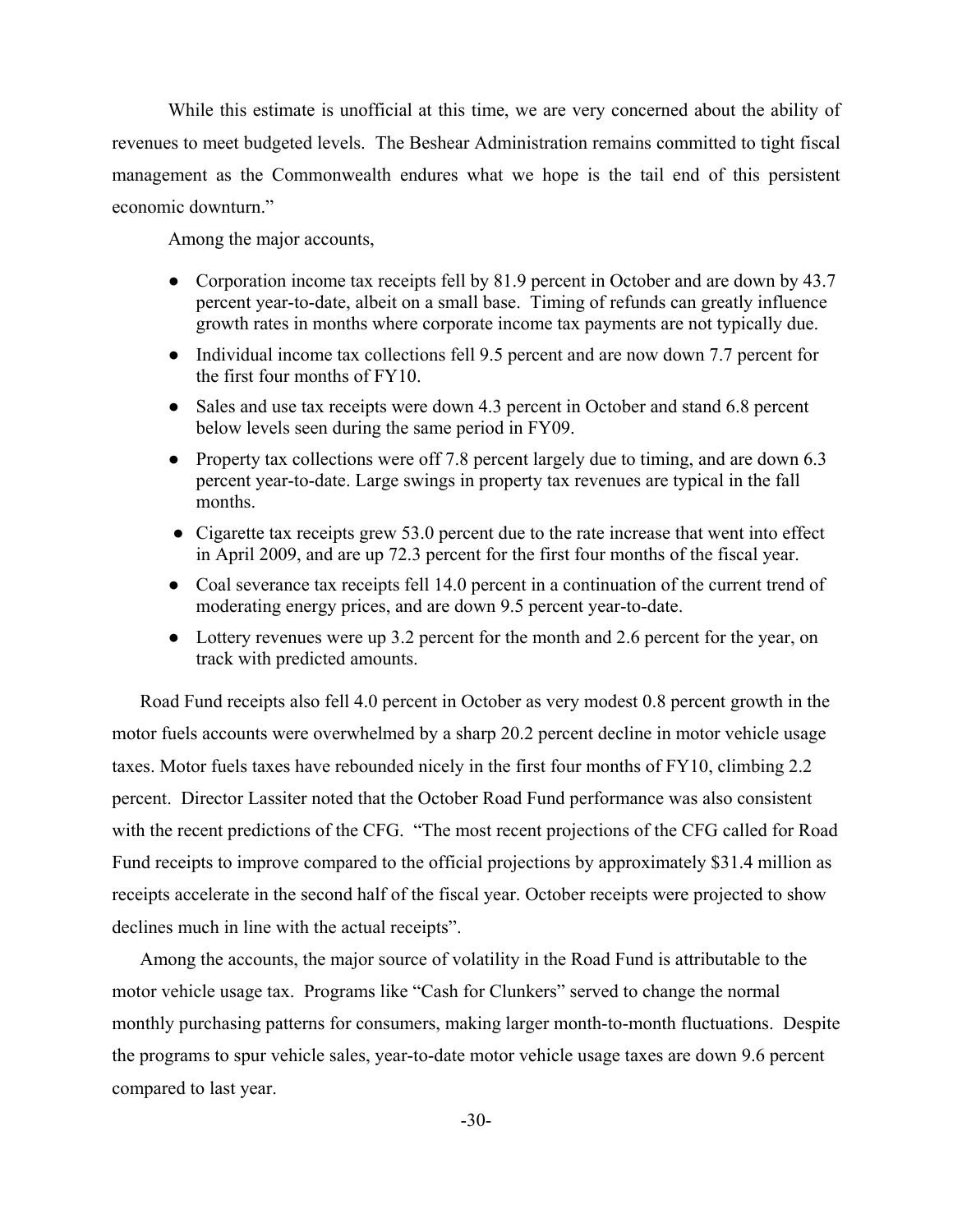## **KENTUCKY STATE GOVERNMENT REVENUE 1. GENERAL FUND REVENUE**

|                                                        | <b>OCTOBER</b>                 |                                |                          | <b>JULY THROUGH OCTOBER</b>        |                                    |                    |  |
|--------------------------------------------------------|--------------------------------|--------------------------------|--------------------------|------------------------------------|------------------------------------|--------------------|--|
|                                                        | 2009                           | 2008                           | % Change                 | FY 2010                            | FY 2009                            | % Change           |  |
| <b>TOTAL GENERAL FUND</b><br><b>Tax Receipts</b>       | \$652,373,502<br>\$623,152,957 | \$679,637,178<br>\$658,313,335 | -4.0%<br>-5.3%           | \$2,620,826,952<br>\$2,522,251,131 | \$2,764,547,256<br>\$2,678,893,488 | $-5.2%$<br>-5.8%   |  |
| Sales and Gross Receipts                               | \$293,085,396                  | \$292,098,338                  | 0.3%                     | \$1,141,237,464                    | \$1,162,957,105                    | -1.9%              |  |
| <b>Beer Consumption</b>                                | 548,523                        | 596,164                        | -8.0%                    | 2,282,813                          | 2,350,465                          | -2.9%              |  |
| <b>Beer Wholesale</b>                                  | 4,768,268                      | 4,617,887                      | 3.3%                     | 19,212,163                         | 19,168,803                         | 0.2%               |  |
| Cigarette                                              | 22,434,244                     | 14,664,419                     | 53.0%                    | 96,622,875                         | 56,076,548                         | 72.3%              |  |
| <b>Distilled Spirits Case Sales</b>                    | 8,722                          | 8,736                          | $-0.2%$                  | 35,923                             | 36,420                             | $-1.4%$            |  |
| <b>Distilled Spirits Consumption</b>                   | 857,318                        | 703,174                        | 21.9%                    | 3,567,161                          | 3,598,600                          | $-0.9%$            |  |
| <b>Distilled Spirits Wholesale</b>                     | 2,180,027                      | 1,889,840                      | 15.4%                    | 8,984,770                          | 9,028,005                          | $-0.5%$            |  |
| Insurance Premium                                      | 12,420,589                     | 9,319,949                      | 33.3%                    | 40,106,504                         | 40,518,891                         | $-1.0%$            |  |
| Pari-Mutuel                                            | 149,662                        | 518,640                        | $-71.1%$                 | (1,401,250)                        | 1,126,476                          | $---$              |  |
| Race Track Admission                                   | 285                            | 16,490                         | $-98.3%$<br>$-4.3%$      | 92,983                             | 138,117                            | $-32.7%$           |  |
| Sales and Use                                          | 241,572,706<br>198,238         | 252,512,116<br>349,261         | $-43.2%$                 | 935,468,184<br>778,518             | 1,003,940,206<br>725,022           | $-6.8%$<br>7.4%    |  |
| Wine Consumption<br>Wine Wholesale                     | 996,755                        | 1,403,841                      | $-29.0%$                 | 3,883,763                          | 3,916,693                          | $-0.8%$            |  |
| <b>Telecommunications Tax</b>                          | 5,226,681                      | 4,802,020                      | 8.8%                     | 24,287,536                         | 19,364,296                         | 25.4%              |  |
| <b>Other Tobacco Products</b>                          | 1,715,324                      | 695,801                        | 146.5%                   | 7,171,727                          | 2,968,563                          | 141.6%             |  |
| Floor Stock Tax                                        | 8,055                          | 0                              | $---$                    | 143,795                            | 0                                  |                    |  |
| License and Privilege                                  | \$38,871,454                   | \$40,769,332                   | $-4.7%$                  | \$146,987,031                      | \$145,322,541                      | 1.1%               |  |
| Alc. Bev. License Suspension                           | 28,375                         | 0                              | $---$                    | 96,725                             | 101.400                            | $-4.6%$<br>$-9.5%$ |  |
| Coal Severance                                         | 20,834,583                     | 24,235,052                     | $-14.0%$<br>$-88.8%$     | 87,677,770<br>871,704              | 96,909,605<br>2,814,349            | $-69.0%$           |  |
| <b>Corporation License</b><br>Corporation Organization | 193,171<br>0                   | 1,724,834<br>14,780            | $-100.0%$                | 101,730                            | 27,395                             | 271.3%             |  |
| <b>Occupational Licenses</b>                           | 13,212                         | 14,490                         | $-8.8%$                  | 54,529                             | 76,970                             | $-29.2%$           |  |
| Oil Production                                         | 579,573                        | 995,213                        | $-41.8%$                 | 2,423,082                          | 5,000,136                          | $-51.5%$           |  |
| Race Track License                                     | 525                            | 7,875                          | $-93.3%$                 | 113,025                            | 180,375                            | $-37.3%$           |  |
| <b>Bank Franchise Tax</b>                              | (617, 614)                     | (3,016,396)                    | ---                      | (783, 364)                         | (6, 392, 510)                      |                    |  |
| <b>Driver License Fees</b>                             | 49,550                         | 47,631                         | 4.0%                     | 206,513                            | 208,182                            | $-0.8%$            |  |
| <b>Minerals Severance</b>                              | 1,206,229                      | 1,201,158                      | 0.4%                     | 4,833,261                          | 5.392,044                          | $-10.4%$           |  |
| Natural Gas Severance                                  | 1,514,413                      | 2,197,530                      | $-31.1%$                 | 5,791,453                          | 15,768,308                         | $-63.3%$           |  |
| <b>Limited Liability Entity</b>                        | 15,069,437                     | 13,347,165                     | 12.9%                    | 45,600,602                         | 25,236,287                         | 80.7%              |  |
| Income                                                 | \$260,934,166                  | \$293,822,741                  | $-11.2%$                 | \$1,124,401,762                    | \$1,252,854,821                    | $-10.3%$           |  |
| Corporation                                            | 1,252,539                      | 6,910,568                      | -81.9%                   | 50,293,809                         | 89,282,615                         | -43.7%             |  |
| Individual                                             | 259,681,627                    | 286,912,173                    | $-9.5%$                  | 1,074,107,953                      | 1,163,572,207                      | -7.7%              |  |
| Property                                               | \$23,816,613                   | \$25,822,595                   | $-7.8%$                  | \$83,950,809                       | \$89,585,699                       | $-6.3%$            |  |
| <b>Building &amp; Loan Association</b>                 | 0                              | (23, 173)                      | $\overline{\phantom{a}}$ | 91,143                             | 205,294                            | -55.6%             |  |
| General - Real                                         | (37,098)<br>16,854,633         | 1,120,720<br>9,611,463         | ---<br>75.4%             | 97,705                             | 1,391,409                          | $-93.0%$           |  |
| General - Tangible<br><b>Omitted &amp; Delinquent</b>  | 1,696,073                      | (1,033,281)                    | ---                      | 39,198,111<br>15,051,964           | 47,315,399<br>11,206,747           | $-17.2%$<br>34.3%  |  |
| <b>Public Service</b>                                  | 5,299,236                      | 16,143,882                     | $-67.2%$                 | 28,820,934                         | 28,882,142                         | $-0.2%$            |  |
| Other                                                  | 3,768                          | 2,984                          | 26.3%                    | 690,952                            | 584,708                            | 18.2%              |  |
| Inheritance                                            | \$3,150,950                    | \$2,626,690                    | 20.0%                    | \$14,319,847                       | \$15,645,986                       | $-8.5%$            |  |
| Miscellaneous                                          | \$3,294,377                    | \$3,173,640                    | 3.8%                     | \$11,354,219                       | \$12,527,336                       | $-9.4%$            |  |
| <b>Legal Process</b>                                   | 2,040,384                      | 2,025,812                      | $0.7\%$                  | 7,819,914                          | 8,206,400                          | -4.7%              |  |
| T. V. A. In Lieu Payments                              | 1,253,992                      | 1,147,829                      | 9.2%                     | 3,533,812                          | 4,313,313                          | $-18.1%$           |  |
| Other                                                  | 0                              | 0                              | ---                      | 493                                | 7,623                              | ---                |  |
| <b>Nontax Receipts</b>                                 | \$29,146,643                   | \$21,410,041                   | 36.1%                    | \$97,581,168                       | \$86,020,972                       | 13.4%              |  |
| <b>Departmental Fees</b>                               | 1,201,186                      | 1,981,215                      | $-39.4%$                 | 8,700,038                          | 8,093,034                          | 7.5%               |  |
| <b>PSC Assessment Fee</b>                              | 5,595                          | (2,697)                        | $---$                    | 8,215,752<br>10.644.189            | 9,351,405<br>9.908.778             | $-12.1%$<br>7.4%   |  |
| Fines & Forfeitures<br>Interest on Investments         | 3,158,714<br>78,871            | 2,346,692<br>349,871           | 34.6%<br>-77.5%          | 278,592                            | 1,505,503                          | -81.5%             |  |
| Lottery                                                | 16,000,000                     | 15,500,000                     | 3.2%                     | 60,000,000                         | 58,500,000                         | 2.6%               |  |
| Sale of NO <sub>x</sub> Credits                        | 140,650                        | 0                              | $---$                    | 601,430                            | 0                                  | $---$              |  |
| Miscellaneous                                          | 8,561,627                      | 1,234,960                      | 593.3%                   | 9,141,167                          | (1, 337, 749)                      | ---                |  |
| Redeposit of State Funds                               | \$73,902                       | (\$86,198)                     | ---                      | \$994,653                          | (\$367,203)                        | $---$              |  |